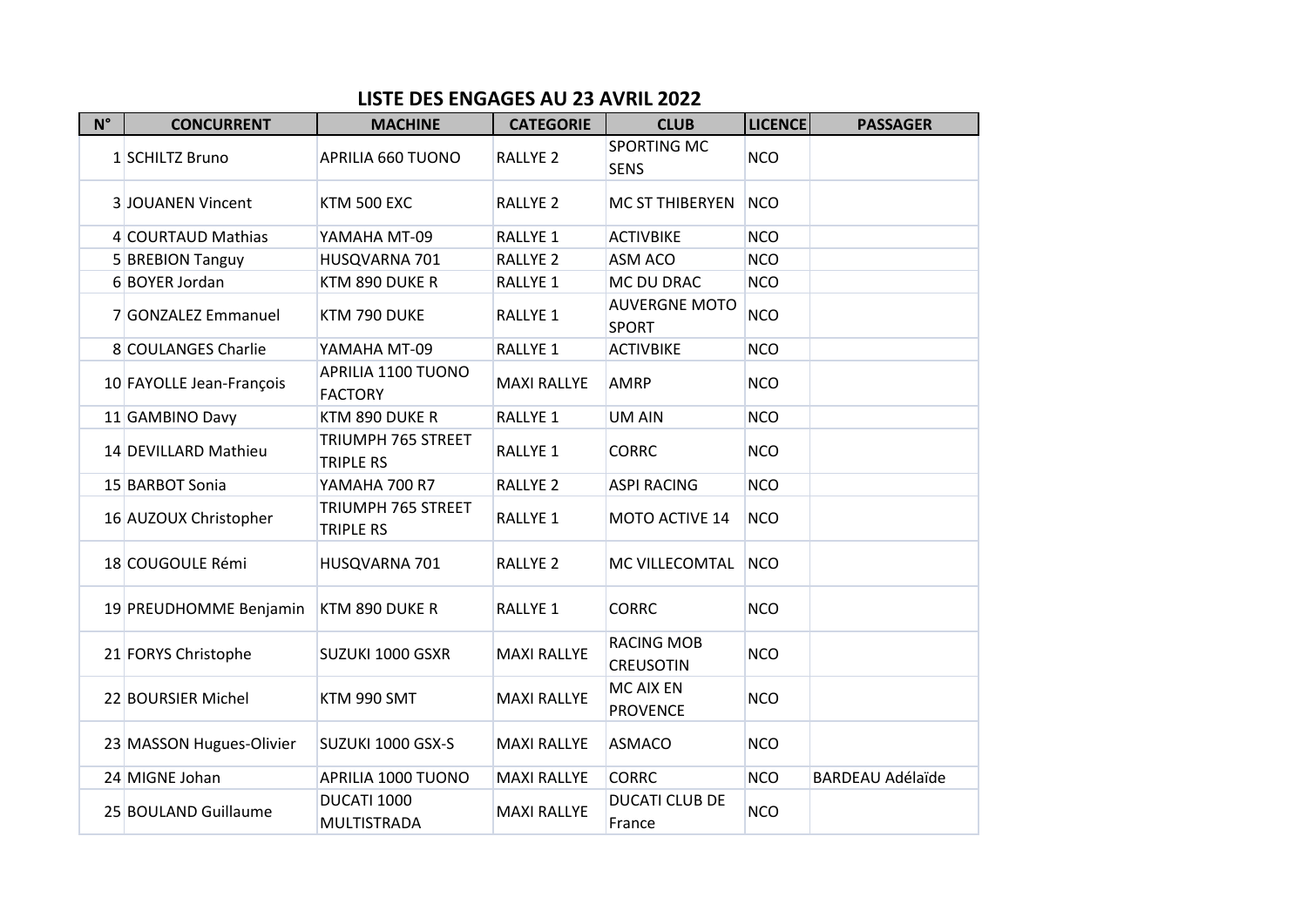| 26 BOURGEOIS Frédéric                          | APRILIA 1100 TUONO                     | <b>MAXI RALLYE</b>  | <b>CAROLE MOTO</b><br><b>CLUB</b>     | <b>NCO</b> |                          |
|------------------------------------------------|----------------------------------------|---------------------|---------------------------------------|------------|--------------------------|
| 27 ESSID Hamza                                 | YAMAHA MT-10                           | <b>MAXI RALLYE</b>  | <b>ASMACO</b>                         | <b>NCO</b> |                          |
| 34 BERNARD Martial                             | SUZUKI 1000 GSXR                       | <b>MAXI RALLYE</b>  | <b>JMP RACING</b>                     | <b>NCO</b> | <b>FRAISSE Laura</b>     |
| 41 JOZON Luc                                   | <b>BMW S 1000 XR</b>                   | <b>MAXI RALLYE</b>  | MOTOSPORT 71                          | <b>NCO</b> | <b>HOUWINK Wilhem</b>    |
| 76 LAMOUR Marc                                 | DUCATI 1100<br><b>STREETFIGHTER</b>    | <b>MAXI RALLYE</b>  | VAL DE SEINE 76                       | <b>NCO</b> |                          |
| 115 NUPER Morten                               | YAMAHA MT-09<br><b>TRACER</b>          | <b>RALLYE 1</b>     | MOTO TEAM 95                          | <b>NCO</b> | <b>FANNECHON Mylène</b>  |
| 116 CADENET Jean-Philippe                      | KTM 790 DUKE                           | RALLYE 1            | <b>MC SAINT</b><br><b>AFFRICAIN</b>   | <b>NCO</b> | <b>AUBERT Christelle</b> |
| 120 OVERNEY Christophe                         | HUSQVARNA 501 FE                       | RALLYE 1            | <b>MC ROUERGAT</b>                    | <b>NPH</b> |                          |
| 121 VRY Sébastien                              | YAMAHA MT-09                           | RALLYE <sub>1</sub> | RTF 38 TRIAL                          | <b>NCO</b> |                          |
| 123 LAPORTE DIT CUSSY Cyrille HONDA 600 CBR RR |                                        | <b>RALLYE 1</b>     | MOTO TEAM 95                          | <b>NCO</b> |                          |
| 124 LARUE Gilles                               | YAMAHA MT-09                           | RALLYE <sub>1</sub> | <b>CAROLE MOTO</b><br><b>CLUB</b>     | <b>NCO</b> |                          |
| 125 DION Fabrice                               | TRIUMPH 765 STREET<br><b>TRIPLE RS</b> | RALLYE 1            | MC FLEUR DE LYS                       | <b>NCO</b> |                          |
| 126 JARNAC Thomas                              | KTM 790 DUKE                           | RALLYE <sub>1</sub> | <b>CORRC</b>                          | <b>NCO</b> |                          |
| 127 ASFAUX Antoine                             | TRIUMPH 765 STREET<br><b>TRIPLE RS</b> | RALLYE <sub>1</sub> | <b>CORRC</b>                          | <b>NCO</b> |                          |
| 128 BURNET Lionel                              | YAMAHA MT-09                           | RALLYE 1            | <b>MC</b><br>VILLEURBANNAIS           | <b>NCO</b> | <b>NGUYEN Sandie</b>     |
| 130 PORCHER Fabrice                            | TRIUMPH 765 STREET<br><b>TRIPLE RS</b> | RALLYE <sub>1</sub> | <b>ASMACO</b>                         | <b>NCO</b> |                          |
| 131 FOURNIER Gilles                            | TRIUMH 675 STREET<br><b>TRIPLE</b>     | RALLYE <sub>1</sub> | <b>MOB CLUB</b><br><b>MONTGESNOIS</b> | <b>NCO</b> |                          |
| 132 AZAM Patrice                               | TRIUMPH 765 STREET<br><b>TRIPLE RS</b> | <b>RALLYE 1</b>     | <b>PISTE LIBRE</b>                    | <b>NCO</b> |                          |
| 133 BARAY Julien                               | TRIUMPH 765 STREET<br><b>TRIPLE RS</b> | RALLYE 1            | MOTO ACTIVE 14                        | <b>NCO</b> |                          |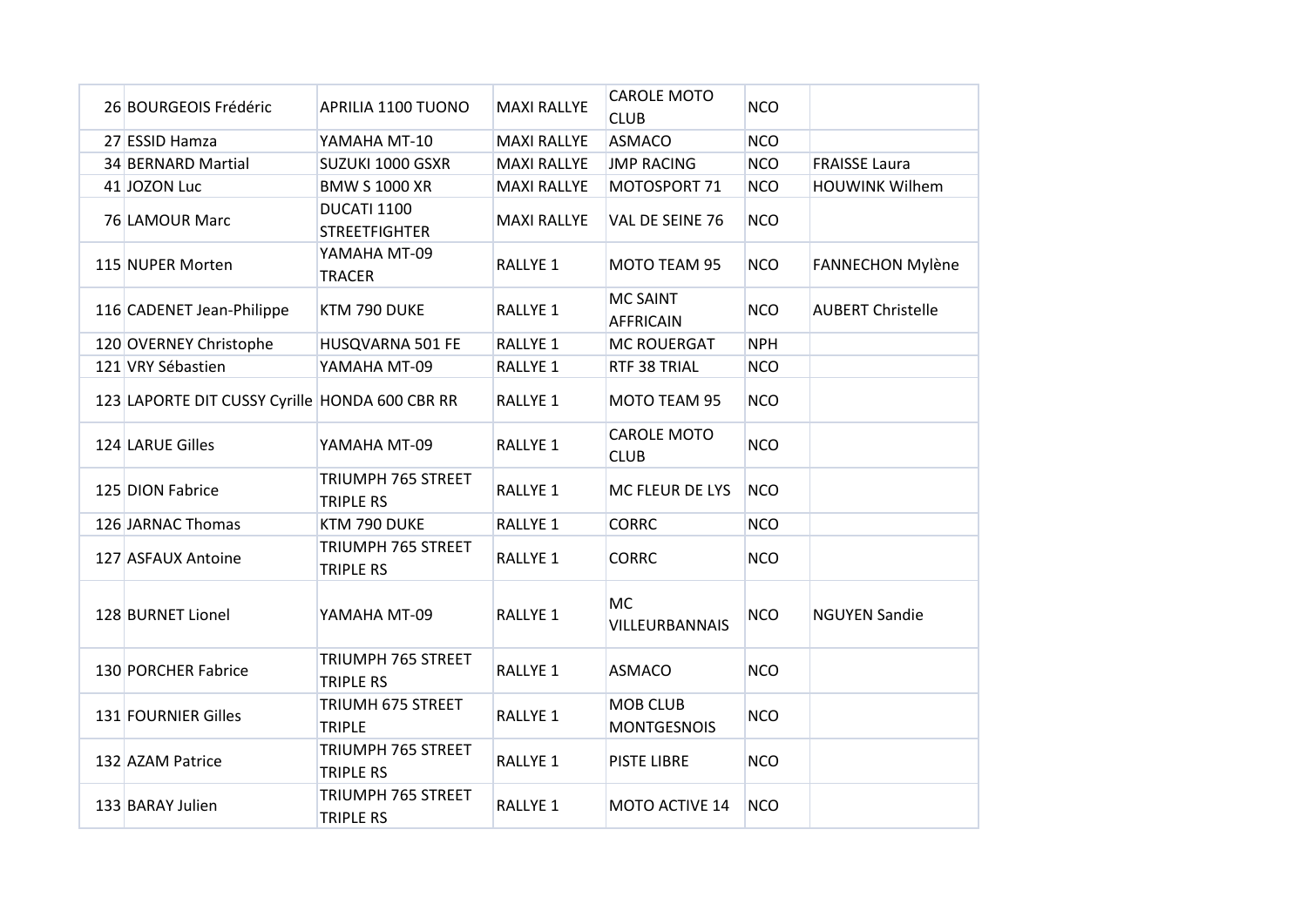| 134 BONCOEUR Guillaume  | <b>TRIUMH 675 STREET</b><br><b>TRIPLE</b> | RALLYE <sub>1</sub> | MOTO ACTIVE 14                                        | <b>NCO</b> | <b>CORNILLAT Alexandre</b> |
|-------------------------|-------------------------------------------|---------------------|-------------------------------------------------------|------------|----------------------------|
| 135 BLOT Julien         | TRIUMPH 765 STREET<br><b>TRIPLE RS</b>    | RALLYE 1            | ASM ACO                                               | <b>NCO</b> |                            |
| 136 GERHARD Johnny      | <b>TRIUMPH STREET</b><br>TRIPLE 765 R     | RALLYE 1            | ASM ACO                                               | <b>NCO</b> |                            |
| 137 FAYOL Eric          | KTM 890 DUKE R                            | RALLYE <sub>1</sub> | <b>MC CANNES</b>                                      | <b>NCO</b> |                            |
| 138 CHAUVEAU Pascal     | KTM 790 DUKE                              | RALLYE <sub>1</sub> | <b>MC CANNES</b>                                      | <b>NCO</b> |                            |
| 139 BOUSSON Frédéric    | HONDA 600 CBR                             | <b>RALLYE 1</b>     | <b>SPORT</b><br><b>MECANIQUE A</b><br><b>CRAMPONS</b> | <b>NCO</b> |                            |
| 140 GROSSE Johann       | YAMAHA MT-09                              | RALLYE <sub>1</sub> | MOTO TEAM 95                                          | <b>NCO</b> |                            |
| 142 JAILLIARD Patrick   | DUCATI 937<br>HYPERMOTARD                 | RALLYE 1            | <b>CMPN PARIS</b>                                     | <b>NCO</b> |                            |
| 143 STEPHAN Pierre      | KTM 890 DUKE R                            | RALLYE <sub>1</sub> | MC FLEUR DE LYS                                       | <b>NCO</b> | LESOURD Rémi               |
| 144 RECOUR Hugo         | TRIUMPH 765 STREET<br><b>TRIPLE RS</b>    | RALLYE 1            | <b>MC RUMILLIEN</b>                                   | <b>NCO</b> |                            |
| 145 UNAL Thierry        | KTM 890 DUKE R                            | RALLYE 1            | <b>MC RUMILLIEN</b>                                   | <b>NCO</b> |                            |
| 146 LOUSSEREAUX David   | TRIUMH 675 STREET<br><b>TRIPLE</b>        | RALLYE <sub>1</sub> | <b>ACTIVBIKE</b>                                      | <b>NCO</b> |                            |
| 147 BLANCHET Hugo       | DUCATI 939<br>HYPERMOTARD                 | RALLYE 1            | <b>DUCATI CLUB DE</b><br>France                       | <b>NCO</b> |                            |
| 148 BLANCHON Léo        | YAMAHA MT-09                              | RALLYE <sub>1</sub> | MC VOUHARTE                                           | <b>NCO</b> |                            |
| 181 GUILLEMOT Frédéric  | YAMAHA 700 XTZ<br><b>TENERE</b>           | <b>RALLYE 2</b>     | MC COMTEVILLE                                         | <b>NCO</b> |                            |
| 182 RINGEVAL Julien     | APRILIA 660 RS                            | <b>RALLYE 2</b>     | <b>MVCC</b>                                           | <b>NCO</b> |                            |
| 183 HANNIGSBERG Morgane | KTM 690 DUKE                              | <b>RALLYE 2</b>     | CIRCUIT JURA SUD NCO                                  |            |                            |
| 184 PREVOST Arnaud      | YAMAHA 700 XTZ<br><b>TENERE</b>           | RALLYE <sub>2</sub> | <b>MECATLAND</b>                                      | <b>NCO</b> |                            |
| 185 RENOUT Daniel       | SUZUKI 650 SV                             | <b>RALLYE 2</b>     | MC DU DRAC                                            | <b>NCO</b> |                            |
| 235 MOUNEU Pierre       | BETA 390 SM                               | <b>RALLYE 3</b>     | <b>STADE MONTOIS</b><br><b>MC</b>                     | <b>NCO</b> |                            |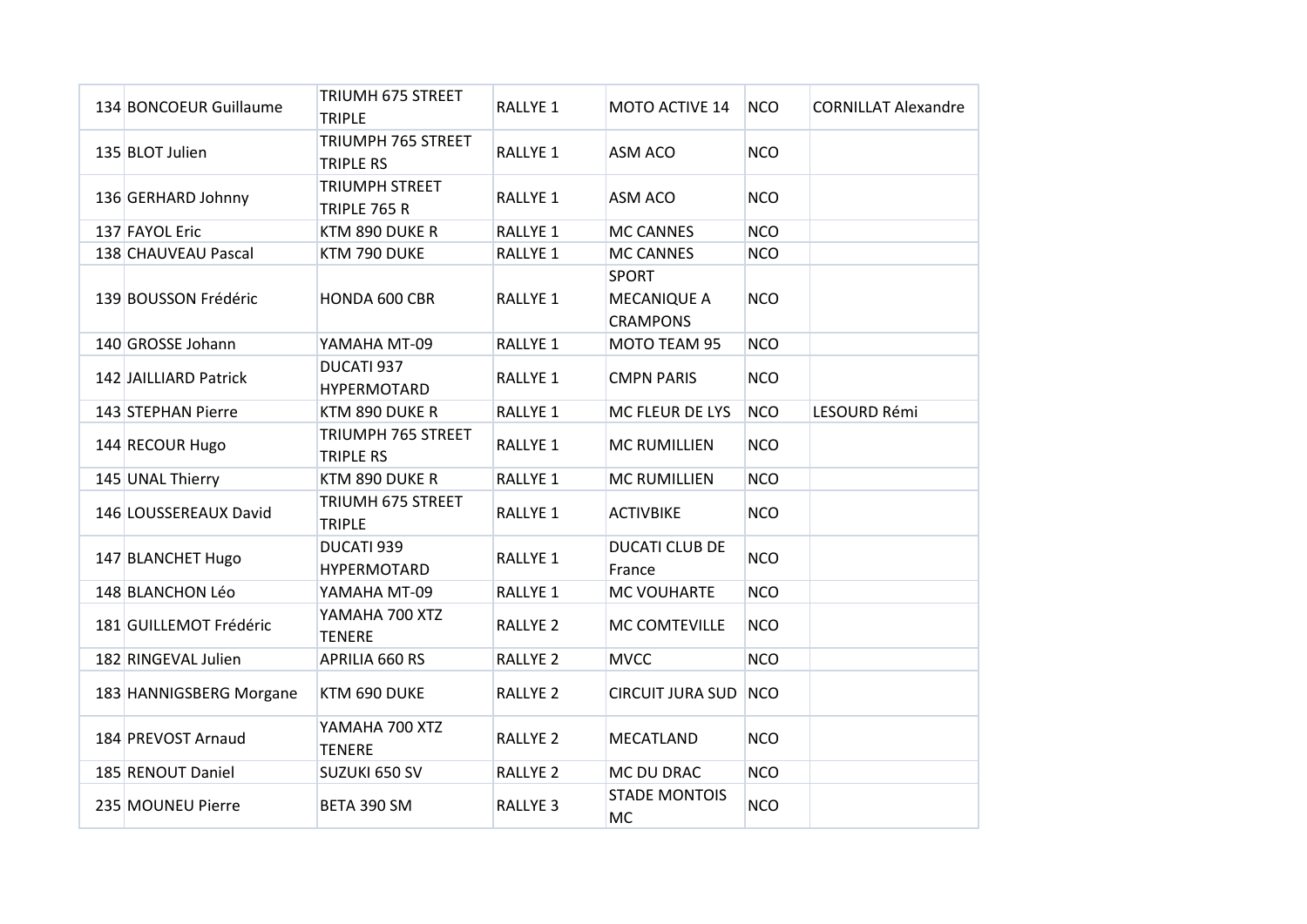| 236 LEGODOU Jérémy        | BETA 390 SM                       | <b>RALLYE 3</b>  | <b>STADE MONTOIS</b><br><b>MC</b>   | <b>NCO</b> |                           |
|---------------------------|-----------------------------------|------------------|-------------------------------------|------------|---------------------------|
| 237 FABRE Vincent         | BETA 390 SM                       | <b>RALLYE 3</b>  | <b>MC</b><br>MONTGAILLARD           | <b>NCO</b> |                           |
| 238 FARGUES Timothy       | <b>BETA 400</b>                   | <b>RALLYE 3</b>  | <b>BUD RACING</b>                   | <b>NCO</b> |                           |
| 240 ZANUTTO Jean-François | HONDA 500 CB                      | <b>RALLYE 3</b>  | MC ZONE ROUGE                       | <b>NCO</b> |                           |
| 241 PARMENTIER Julien     | KAWASAKI 500 GPZ                  | <b>RALLYE 3</b>  | <b>CORRC</b>                        | <b>NCO</b> |                           |
| 242 GERMANIQUE Pascal     | KTM 390 ADVENTURE                 | <b>RALLYE 3</b>  | <b>CAROLE MOTO</b><br><b>CLUB</b>   | <b>NCO</b> |                           |
| 260 PALICOT Grégory       | <b>HONDA CBR 900 RR</b>           | <b>CLASSIQUE</b> | <b>ASMACO</b>                       | <b>NCO</b> |                           |
| 261 DURIS Jean-Luc        | <b>HONDA CBR 900 RR</b>           | <b>CLASSIQUE</b> | <b>AMRP</b>                         | <b>NCO</b> |                           |
| 262 AYRTON Nick           | SUZUKI 1100 GSXR                  | <b>CLASSIQUE</b> | <b>ASMACO</b>                       | <b>NCO</b> |                           |
| 263 SIMONNET Hervé        | HONDA 900 CBR<br><b>FIREBLADE</b> | <b>CLASSIQUE</b> | <b>CORRC</b>                        | <b>NCO</b> |                           |
| 264 JEUDY Yann            | HONDA 750 VFR                     | <b>CLASSIQUE</b> | <b>VAL DE VIENNE</b><br><b>MOTO</b> | <b>NCO</b> |                           |
| 269 SCHMUCK Patrick       | HONDA CBR 1000 F                  | <b>CLASSIQUE</b> | <b>CORRC</b>                        | <b>NCO</b> |                           |
| 316 BARNOIN Patrick       | YAMAHA 500 XT                     | <b>ANCIENNE</b>  | MC CAGNES<br>VILLENEUVE             | <b>NCO</b> |                           |
| 317 LACOSTE Christian     | YAMAHA 250 RDLC                   | <b>ANCIENNE</b>  | <b>UM AIN</b>                       | <b>NCO</b> |                           |
| 318 STEPHAN Philippe      | YAMAHA 350 RDLC                   | <b>ANCIENNE</b>  | MC FLEUR DE LYS                     | <b>NCO</b> |                           |
| 319 MARTIN Eric           | SUZUKI 550 GS                     | <b>ANCIENNE</b>  | MC VILLECOMTAL                      | <b>NCO</b> |                           |
| 320 ZABRONIECKA Joël      | HONDA 900 BOL D'OR                | <b>ANCIENNE</b>  | <b>AVENIR MOTO</b>                  | <b>NCO</b> |                           |
| 321 JOUAN Salah           | HONDA 900 BOL D'OR                | <b>ANCIENNE</b>  | <b>AVENIR MOTO</b>                  | <b>NCO</b> |                           |
| 322 DUFOUR Marc           | YAMAHA 350 RDLC                   | <b>ANCIENNE</b>  | <b>CM BEAUJOLAIS</b>                | <b>NCO</b> |                           |
| 360 CHANAL Gilles         | <b>PANDA 1000</b>                 | SIDE CAR         | <b>CORRC</b>                        | <b>NCO</b> | <b>ENJALBERT Sylvain</b>  |
| 361 BERTHOMIEU Benoît     | SUZUKI 1300 GSXR                  | <b>SIDE CAR</b>  | MC VILLECOMTAL                      | <b>NCO</b> | <b>CAMPERGUE Jonathan</b> |
| 362 MENERET Florian       | YAMAHA 1200 FJ                    | <b>SIDE CAR</b>  | MC BALDAGOS                         | <b>NCO</b> | <b>RAUCCI Tristan</b>     |
| 363 GOURAUD Roland        | CHODA KAWASAKI ZX<br>1200 R       | SIDE CAR         | <b>MC QUEVEN</b>                    | <b>NCO</b> | <b>MASSON Guillaume</b>   |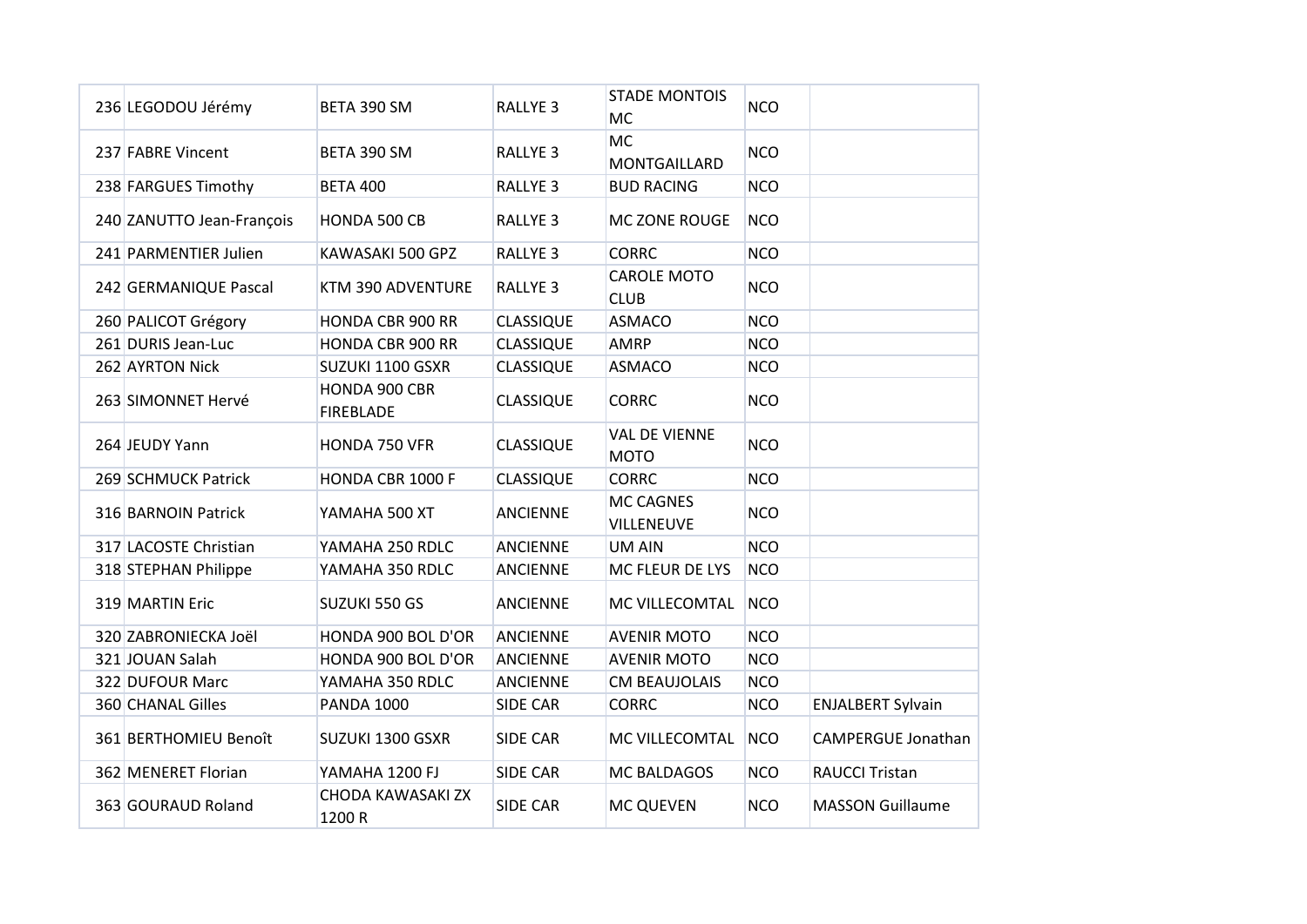| 364 ROBIN Christophe   | YAMAHA CHODA R1                         | <b>SIDE CAR</b>    | ASM ACO                    | <b>NCO</b> | <b>GUICHARD Léo</b>    |
|------------------------|-----------------------------------------|--------------------|----------------------------|------------|------------------------|
| 365 CAPDEVILLE Vincent | <b>CHODA 1300</b><br><b>HAYABUSA</b>    | <b>SIDE CAR</b>    | <b>TEAM GUIDON</b><br>ONZE | <b>NCO</b> | <b>FOUET Francky</b>   |
| 366 DEVAUX John        | SUZUKI 1300 DJ                          | <b>SIDE CAR</b>    | <b>ASMACO</b>              | <b>NCO</b> | REYNES Gaëtan          |
| 400 BENESTON Didier    | 1000 CBR ORION                          | SIDE CAR           | <b>ASMACO</b>              | LJA1       | <b>BULOT Eric</b>      |
| 401 DIDELOT Gilles     | MOTO GUZZI 1000 LE<br><b>MANS</b>       | SIDE CAR           |                            | LJA1       | <b>BREMOND Valérie</b> |
| 402 PATARD Cyril       | SUZUKI 1000 DJ                          | SIDE CAR           | <b>ASMACO</b>              | LJA1       | <b>GUILLOUX Emilie</b> |
| 417 JACQUIER Baptiste  | SUZUKI 1000 GSX-S                       | <b>MAXI RALLYE</b> | MC VERNAYAZ                | LJA1       |                        |
| 418 DESTRAZ Jérémiah   | APRILIA 1100 TUONO                      | <b>MAXI RALLYE</b> |                            | LJA1       |                        |
| 419 GAY-FRARET Lionel  | SUZUKI GSX 1000<br><b>KATANA</b>        | <b>MAXI RALLYE</b> | MC VERNAYAZ                | LJA1       |                        |
| 420 RUDYK Trystan      | SUZUKI 1000 GSXR                        | <b>MAXI RALLYE</b> |                            | LJA1       |                        |
| 421 TIENNOT Alain      | KTM 1290 SUPERDUKE<br>R                 | <b>MAXI RALLYE</b> |                            | LJA1       |                        |
| 422 DELPLANQUE Romain  | DUCATI 1100<br><b>HYPERMOTARD</b>       | <b>MAXI RALLYE</b> | <b>SANS CHICANOS</b>       | LJA1       |                        |
| 423 BAILLEUL Jonathan  | DUCATI 1100<br><b>HYPERMOTARD</b>       | <b>MAXI RALLYE</b> |                            | LJA1       |                        |
| 424 GASTINEAU Matthieu | DUCATI 955<br><b>STREETFIGHTER</b>      | <b>MAXI RALLYE</b> |                            | LJA1       |                        |
| 425 DUPLEIX Flavien    | KTM 990 SUPERDUKE                       | <b>MAXI RALLYE</b> |                            | LJA1       |                        |
| 426 LEFEBVRE Valentin  | KTM 990 SMT                             | <b>MAXI RALLYE</b> |                            | LJA1       |                        |
| 427 COPPINI Luigi      | KAWASAKI 1400 GTR                       | <b>MAXI RALLYE</b> |                            | LJA1       |                        |
| 429 GARNIER David      | <b>HONDA 1200</b><br><b>CROSSTOURER</b> | <b>MAXI RALLYE</b> |                            | LJA1       | <b>PLACE Virginie</b>  |
| 430 RAIMBAULT Michaël  | KTM 1190 ADVENTURE                      | <b>MAXI RALLYE</b> |                            | LJA1       |                        |
| 431 BASTARD Sylvain    | YAMAHA MT-10                            | <b>MAXI RALLYE</b> | <b>CORRC</b>               | LJA1       |                        |
| 432 CHENUT Grégory     | HONDA 1100 AFRICA<br><b>TWIN</b>        | <b>MAXI RALLYE</b> |                            | LJA1       |                        |
| 433 CHAIGNEAU Alan     | DUCATI 1200<br><b>MONSTERS</b>          | <b>MAXI RALLYE</b> |                            | LJA1       |                        |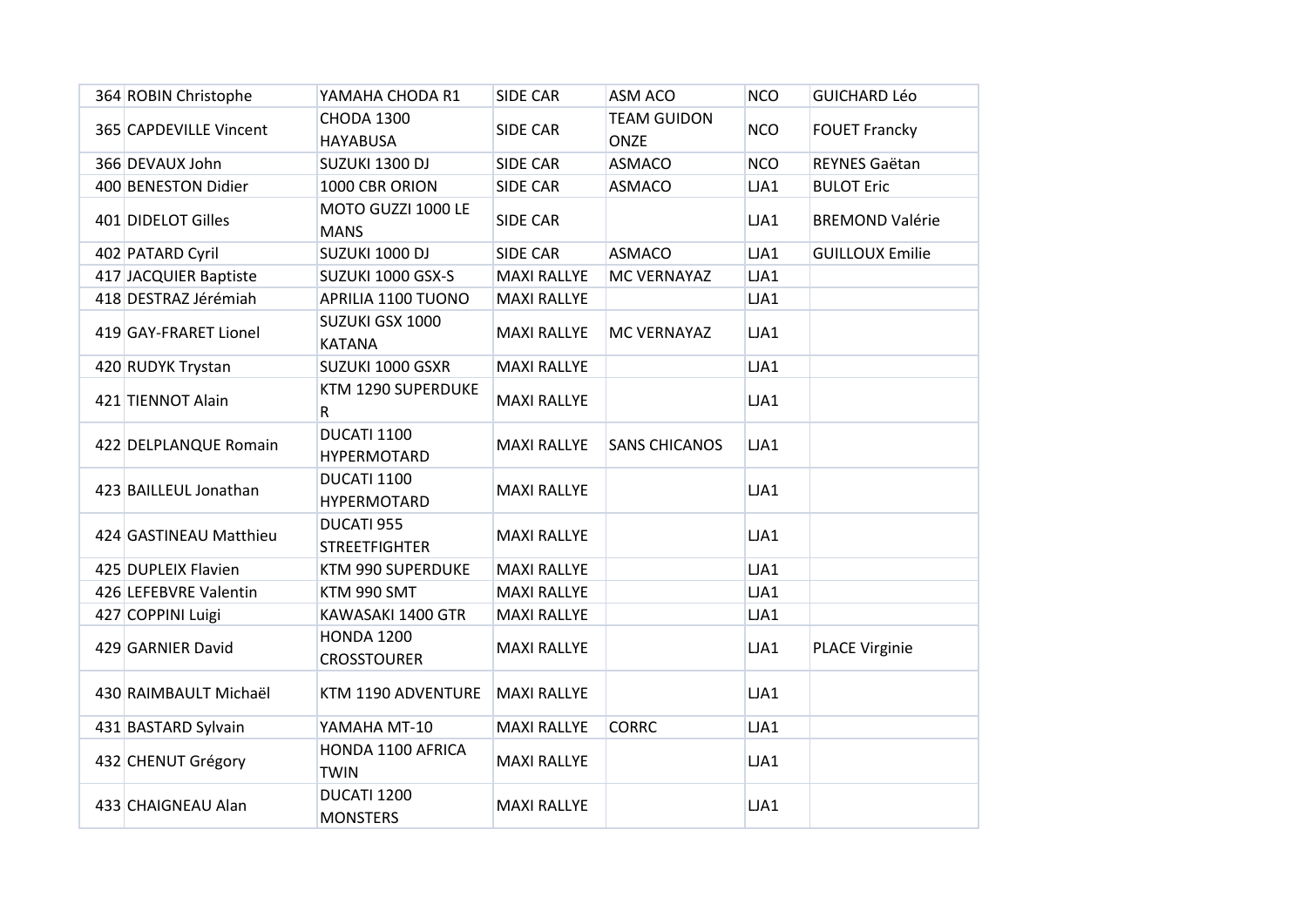| 434 CHAIGNEAU Philippe     | DUCATI 1200<br>MULTISTRADA             | <b>MAXI RALLYE</b>  | MC VALLEE DU<br><b>LOIR</b>             | LJA1 |
|----------------------------|----------------------------------------|---------------------|-----------------------------------------|------|
| 435 RAUD Maxime            | YAMAHA 600 XJ6                         | <b>RALLYE 1</b>     |                                         | LJA1 |
| 436 DEBURCK Philippe       | KTM 1050 ADVENTURE                     | <b>MAXI RALLYE</b>  |                                         | LJA1 |
| 437 DAVID Maxime           | KAWASAKI 600 ZX 6R                     | RALLYE 1            |                                         | LJA1 |
| 438 TOUSSAINT Dimitri      | TRIUMPH 765 STREET<br><b>TRIPLE RS</b> | <b>RALLYE 1</b>     | ASM ACO                                 | LJA1 |
| 439 PORE Benoît            | KAWASAKI 1000 ZX10R                    | <b>MAXI RALLYE</b>  |                                         | LJA1 |
| 450 DUJARRIER Thierry      | YAMAHA MT-09                           | <b>RALLYE 1</b>     |                                         | LJA1 |
| 451 HAYE Benjamin          | TRIUMH 675 STREET<br><b>TRIPLE</b>     | <b>RALLYE 1</b>     | <b>TEAM RALLYE VAL</b><br><b>D'ITON</b> | LJA1 |
| 452 VALLEE Christophe      | KTM 790 DUKE                           | RALLYE 1            |                                         | LJA1 |
| 453 GIULIANI David         | YAMAHA 600 FAZER                       | <b>RALLYE 1</b>     |                                         | LJA1 |
| 455 FEVRIER Marc           | YAMAHA 800 FZ8                         | RALLYE 1            |                                         | LJA1 |
| 456 GAUGAIN Dimitri        | YAMAHA 800 FZ8                         | <b>RALLYE 1</b>     |                                         | LJA1 |
| 457 UFFERTE David          | KTM 790 ADVENTURE                      | <b>RALLYE 1</b>     |                                         | LJA1 |
| 458 FOUILLAND Bruno        | DUCATI 800 S2R                         | <b>RALLYE 1</b>     |                                         | LJA1 |
| 459 HENRY Etienne          | <b>BMW F650GS</b>                      | RALLYE <sub>1</sub> |                                         | LJA1 |
| 460 LEGAGNOUX Gaêtan       | SUZUKI 750 GSXR                        | RALLYE 1            | ASM ACO                                 | LJA1 |
| 461 GROLAND Raphaël        | KTM 790 DUKE                           | <b>RALLYE 1</b>     |                                         | LJA1 |
| 465 COULETTE Thibaut       | KAWASAKI 650 ER6                       | <b>RALLYE 2</b>     | <b>SANS CHICANOS</b>                    | LJA1 |
| 466 SAUVAGE Mathias        | KAWASAKI 650 ER6                       | <b>RALLYE 2</b>     | <b>SANS CHICANOS</b>                    | LJA1 |
| 467 MAILLARD Patrick       | KTM 620 DUKE                           | <b>RALLYE 2</b>     |                                         | LJA1 |
| 468 POIRIER Jean-Baptiste  | SUZUKI 650 SV                          | <b>RALLYE 2</b>     |                                         | LJA1 |
| 469 FORTIN Margot          | KTM 690 DUKE                           | <b>RALLYE 2</b>     |                                         | LJA1 |
| 470 FORTIN Eric            | KTM 690 SMCR                           | <b>RALLYE 2</b>     |                                         | LJA1 |
| 471 GOUBET Jean-Christophe | <b>KTM 690 SM</b>                      | <b>RALLYE 2</b>     | MC FLEUR DE LYS                         | LJA1 |
| 472 LEMONNIER Nicolas      | <b>KTM 690 SM</b>                      | <b>RALLYE 2</b>     | <b>ASMACO</b>                           | LJA1 |
| 473 RICHARD David          | KTM 690 DUKE                           | <b>RALLYE 2</b>     |                                         | LJA1 |
| 475 THIBAUDEAU Michaël     | SUZUKI 650 SV                          | <b>RALLYE 2</b>     |                                         | LJA1 |